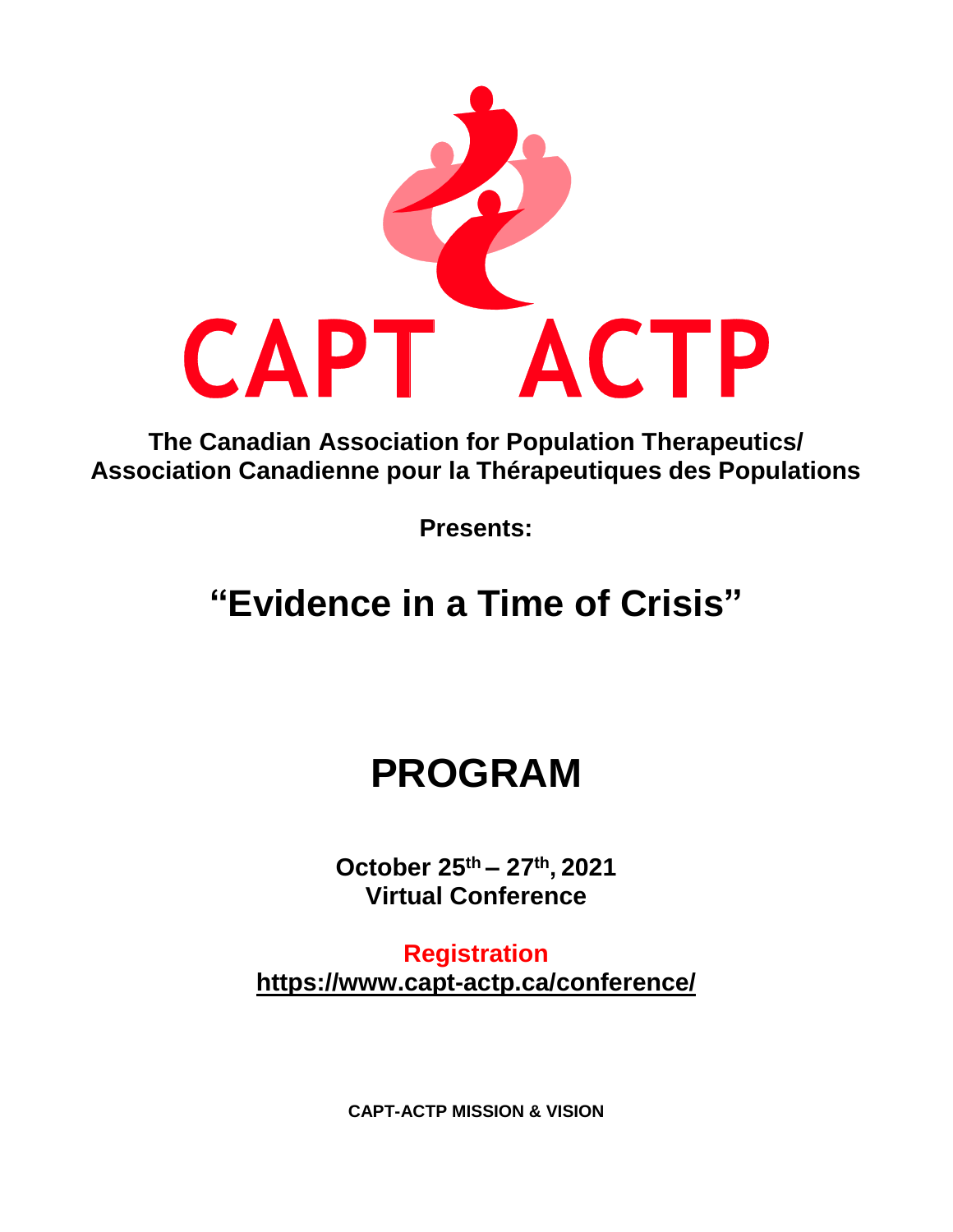The CAPT-ACTP Mission is to advance epidemiologic research of therapeutic and other health interventions in Canada by:

- Bringing together diverse perspectives in a neutral forum
- Facilitating open exchange of ideas and collaboration
- Influencing policy and practice

The CAPT-ACTP Vision is to become the recognized Canadian leader for linking population-based therapeutic research, policy and practice that may lead to improved health outcomes.

### **[www.capt-actp.ca](http://www.capt-actp.ca/)**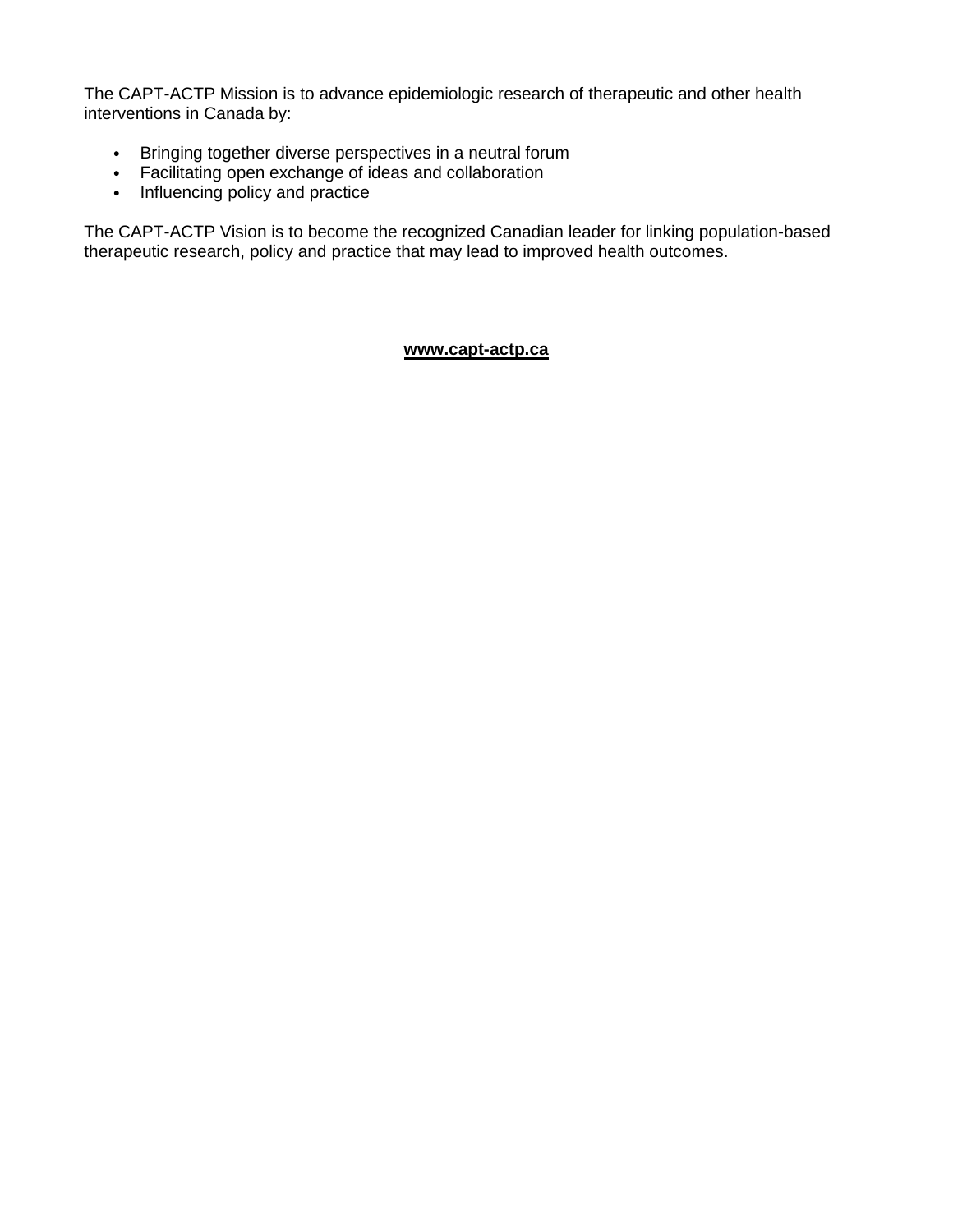# **CAPT-ACTP 2021 Conference Committees**

#### **Executive:**

| Shazia Hassan |
|---------------|
| Mina Tadrous  |
| Luca Pisterzi |
| Lois Mitchell |
|               |

# **Finance Committee:**

| Treasurer $-$   | Lois Mitchell |
|-----------------|---------------|
| Administrator – | Peggy Kee     |

# **Local Organizing Committee:**

Peggy Kee

# **Marketing, Membership & Student Committee:**

| Chair $-$     | Shazia Hassan   |
|---------------|-----------------|
| Student Rep - | Wajd Alkabbani  |
| Members –     | Shanna Trenaman |

#### **Partnership Committee:**

| Chair $-$ | Luca Pisterzi      |
|-----------|--------------------|
| Members - | <b>Graeme Ball</b> |

Luca Pisterzi Jon Feairs Shazia Hassan Adam Haynes Paul Henricks Shoghag Khoudigian Lois Mitchell Dan Palfrey Vidhi Thakkar Belinda Yap

# **Scientific Program Committee:**

| Chairs $-$ | Mina Tadrous           |
|------------|------------------------|
| Members -- | Graeme Ball            |
|            | Jon Feairs             |
|            | Shazia Hassan          |
|            | <b>Adam Haynes</b>     |
|            | Shoghag Khoudigian     |
|            | <b>Daniel Moldaver</b> |
|            | Dan Palfrey            |
|            | Shanna Trenaman        |
|            | Vidhi Thakkar          |
|            | Belinda Yap            |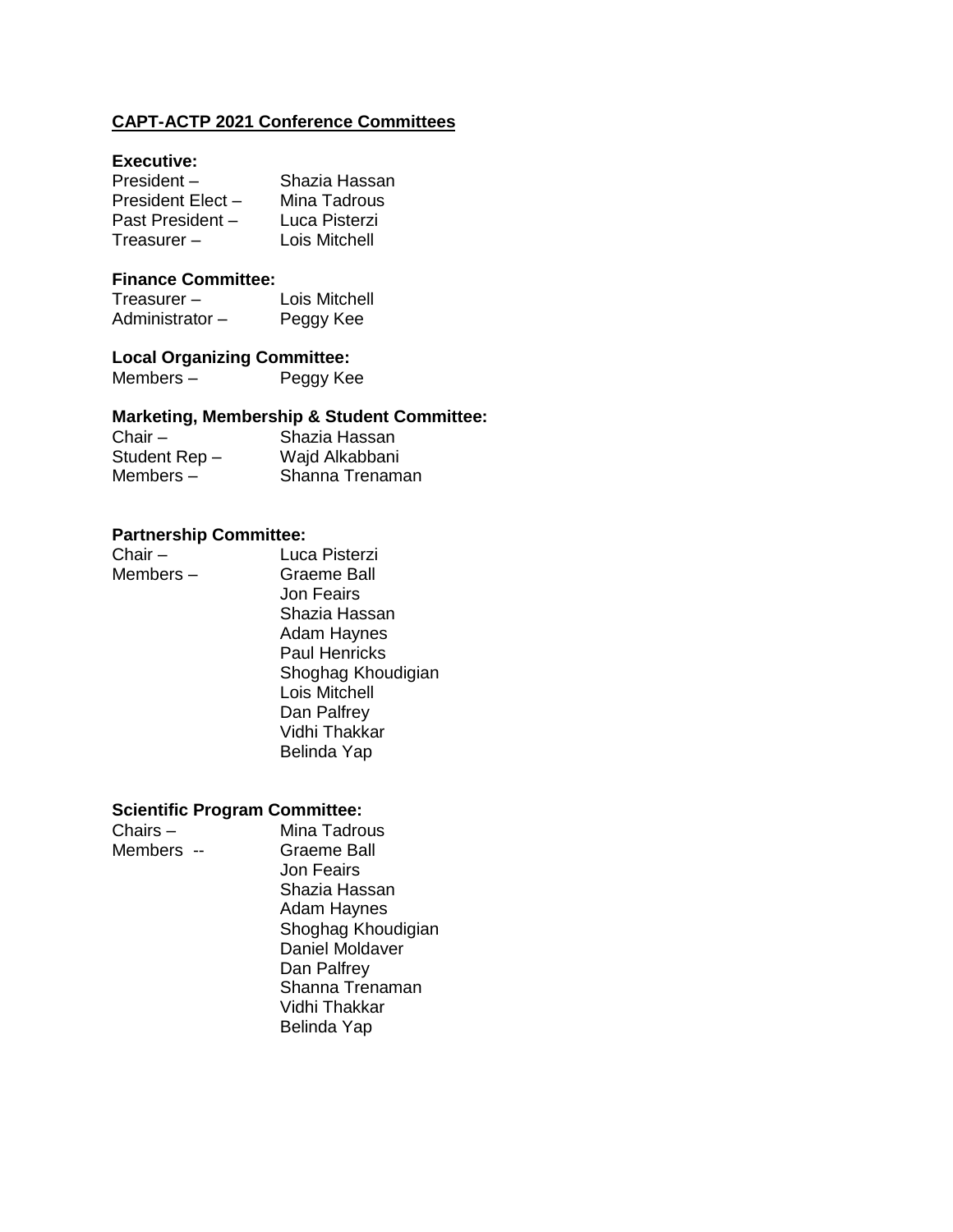#### **Message from the President**

Welcome to the 2021 Canadian Association for Population Therapeutics (CAPT) / Association Canadienne pour la Thérapeutique des Populations (ACTP) annual conference, and CAPT-ACTP's  $25<sup>th</sup>$  anniversary! We are proud to mark another year in the history of our organization while reflecting on its evolution and celebrating our achievements.

COVID-19 has continued to impact our lives, but we are hopeful that we are turning a corner and can return to "normal" soon. Our theme this year, **"Evidence in a time of crisis"** highlights the importance of decision-making in these unusual circumstances. Some of our sessions will examine the impacts of the pandemic on cancer, vaccine selection and looking at what lessons the healthcare system has learned during this time. Our discussions will focus on impacts on patients, and also how real-world evidence continues to be a big of part of decision-making in health technology assessments. We hope that you will find the knowledge and experiences of presenters valuable to you.

I would like to thank our sponsors for your support today and over the years. Your continued partnership has enabled us to continue to host this event. A big thank you to our presenters who have compiled engaging presentations, and to our attendees for joining us.

I would also like to thank all the members of the CAPT-ACTP Board who have worked hard throughout the year to find innovative topics and ways to present the conference. A special thank you to CAPT-ACTP's Scientific Program Committee, who has worked hard to put together an exciting agenda, our Local Organizing Committee, which has worked tirelessly behind the scenes, and the Partnership Committee, who has worked closely with our sponsors.

I would encourage you to take a look at our virtual poster gallery on our website, where we showcase the important work of many of our attendees. Please also take the time to complete our post-conference evaluation, as your feedback is important to us.

Make sure to follow us on Twitter at @CAPT\_ACTP and please tweet about the conference using the hashtag #CAPT\_ACTP2021.

We hope that you enjoy this year's virtual conference, and we can't wait to see you in person next year. Thank you to all of our members, past and present for the last 25 years, and we look forward to making the next 25 years even better!

**Shazia Hassan CAPT-ACTP President**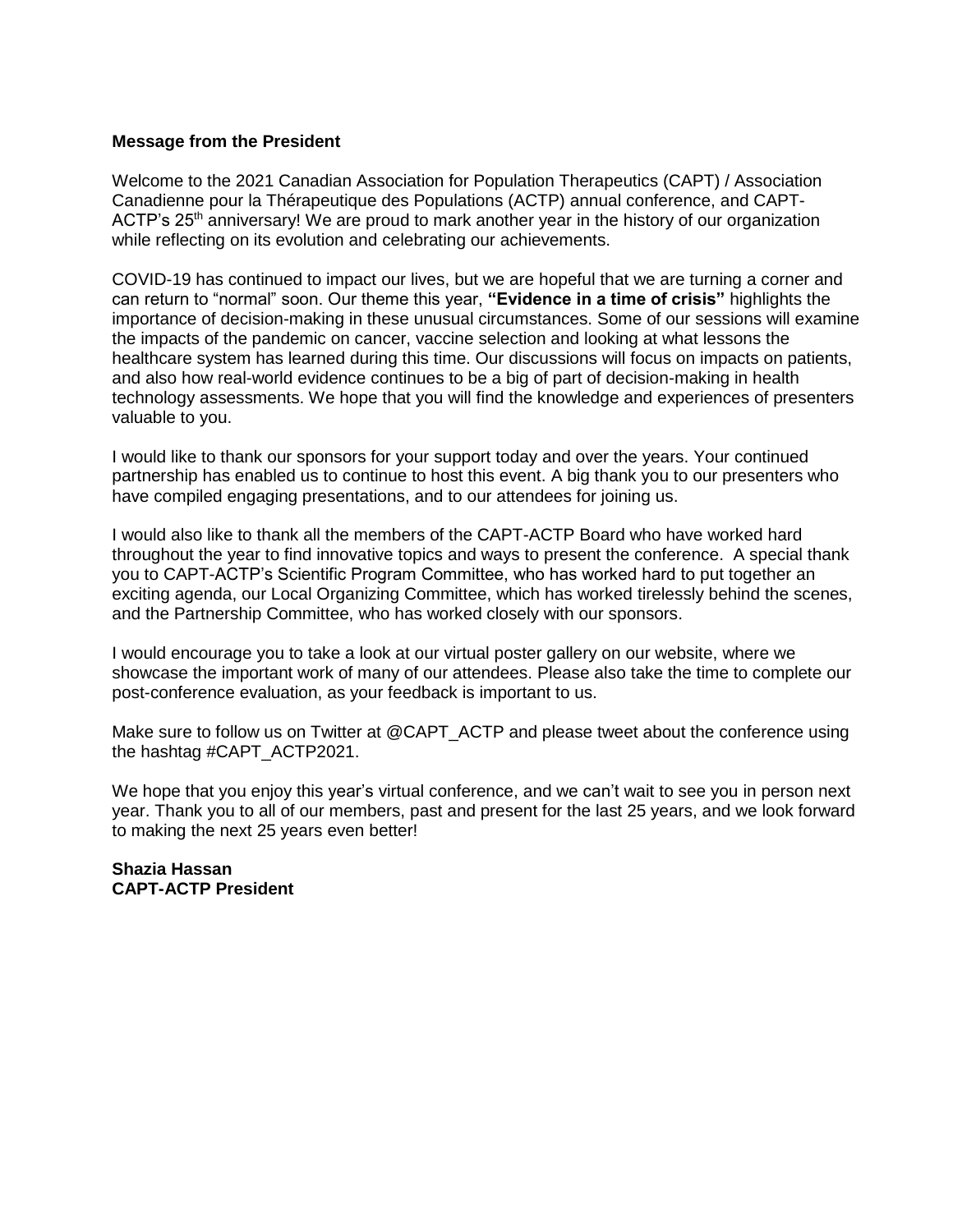### **Conference Overview**

Welcome to the 2021 CAPT-ACTP conference! The theme of the conference, *"Evidence in a time of Crisis"* could not be more fitting for this year. As we entered the second year of hosting a virtual conference in the midst of a pandemic- no lesson has been greater than the urgency and importance for strong scientific evidence. There have been important leaps made and lessons learned that will remain with the scientific community even after the pandemic is just a chapter in history books. This important chapter in history has brought forward new challenges to the scientific community on how to develop robust evidence quickly, deal with uncertainty and communicate science to the public.

While our conference looks a bit different this year, the Scientific Program Committee has been working hard with our partners to ensure that we are still able to deliver content that is valuable to our audience. Through our diverse program this year, we have continued focused on selecting timely topics that align with CAPT-ACTP's Vision of linking population-based therapeutic research, policy and practice to lead to improved health outcomes. More importantly we aim to share ideas and spark discussions that we hope will move research in our space forward. We are pleased to present a number of panel discussions, which bring together the diverse perspectives and expertise of our speakers and membership. This year, we are proud to be able to once again showcase the exciting research achievements

The Scientific Program Committee would like to thank our partners who have made the presentation of this year's conference possible, and have continued to support CAPT-ACTP despite continued challenges this year. We hope that it won't be long before we are able to safely enjoy the company of each other in person at the conference, and we look forward to those days in anticipation. Until then, we look forward to meeting you virtually. We hope that you enjoy the conference!

### **Mina Tadrous CAPT-ACTP Scientific Program Committee Chair**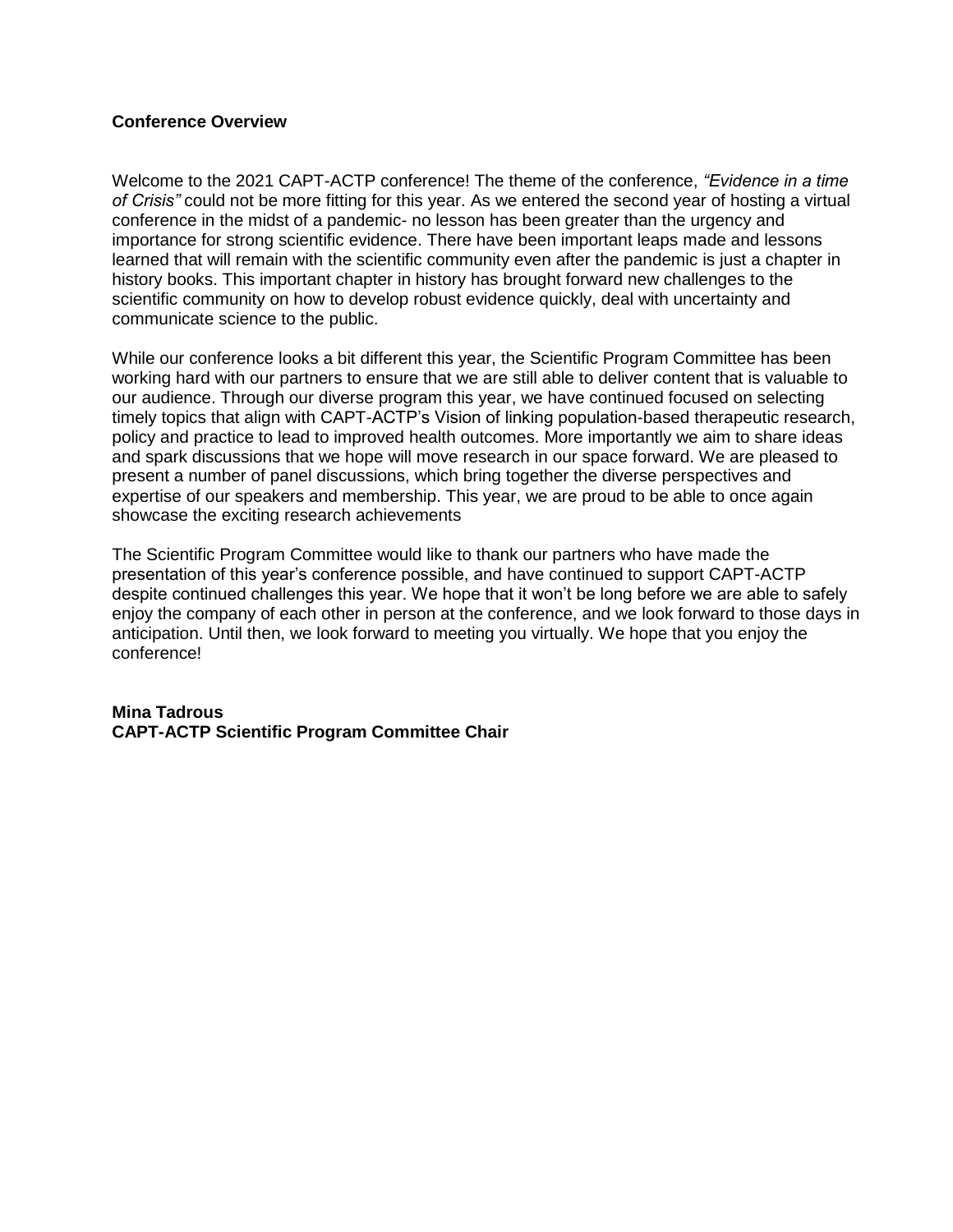#### **Monday, October 25, 2021**

| $11:00AM - 11:15AM$ | Speaker:                | <b>Welcome to Day 1</b><br>Shazia Hassan, CAPT-ACTP President                                                                                                                                  |
|---------------------|-------------------------|------------------------------------------------------------------------------------------------------------------------------------------------------------------------------------------------|
| $11:15AM - 12:00PM$ |                         | The Impact of COVID on Cancer Care                                                                                                                                                             |
|                     |                         | Sponsored by: Merck MERCK<br><b>Re</b> well                                                                                                                                                    |
|                     | Moderator:<br>Speakers: | Mina Tadrous, Women's College Hospital<br>Dr. Gerald Batist, Director of the Segal Cancer Centre at the<br>Jewish General Hospital<br>MJ DeCoteau, Executive Director of Rethink Breast Cancer |

**Session Overview:** The COVID-19 pandemic has taken a devastating toll on Canadians and our society. However, as our collective attention remains on fighting the virus, another pressing pandemic is surging – rapidly rising cancer rates. Due to more limited screening, later diagnoses and delayed surgeries because of the pandemic, oncologists are now warning of a "tsunami of cancer" in Canada. Canadian health systems need to adapt quickly to catch up to the current care and treatment backlog, while preparing our country for more cancer as our population grows older.

Join us for an in-depth discussion on how Canadian health systems can leverage COVID-19 learnings and new health innovations and solutions to revitalize our health system and prepare it for the cancer challenges of the future.

| 12:00PM -1:30PM | <b>Session 1:</b>       | <b>Closing the Gaps to Timely Patient Access</b>                                                                                                                                                                                        |  |
|-----------------|-------------------------|-----------------------------------------------------------------------------------------------------------------------------------------------------------------------------------------------------------------------------------------|--|
|                 |                         | AstraZeneca<br><b>Sponsored by: AstraZeneca</b>                                                                                                                                                                                         |  |
|                 | Moderator:<br>Speakers: | Dr. Judith Glennie, J.L. Glennie Consulting<br>Oonagh McGill, Director, Market Access, AstraZeneca UK<br>Eva Villalba, Executive Director - Quebec Cancer Coalition<br>Dr. Paul Wheatly-Price, Medical oncologist-Lung Cancer<br>Canada |  |

**Session Overview:** There have been several efforts in Canada to shorten the time between Health Canada (HC) approval and the patient actually having access to the medication. Health Canada's Project Orbis and collaboration between HC, CADTH, and INESSS on parallel reviews have contributed to accelerated regulatory and HTA reviews for products where early clinical data is promising and there is high patient need. Unfortunately, these advances are being undermined by the reimbursement process. Gains being made to accelerate the first part of the overall access process through progressive policy advancements like Project Orbis, are rendered ineffectual when product reimbursement takes an additional 12 to 18 months to achieve.

There is a need for better pull through of products that have gone through these accelerated regulatory and HTA processes, so that patients do not end up waiting for medication due to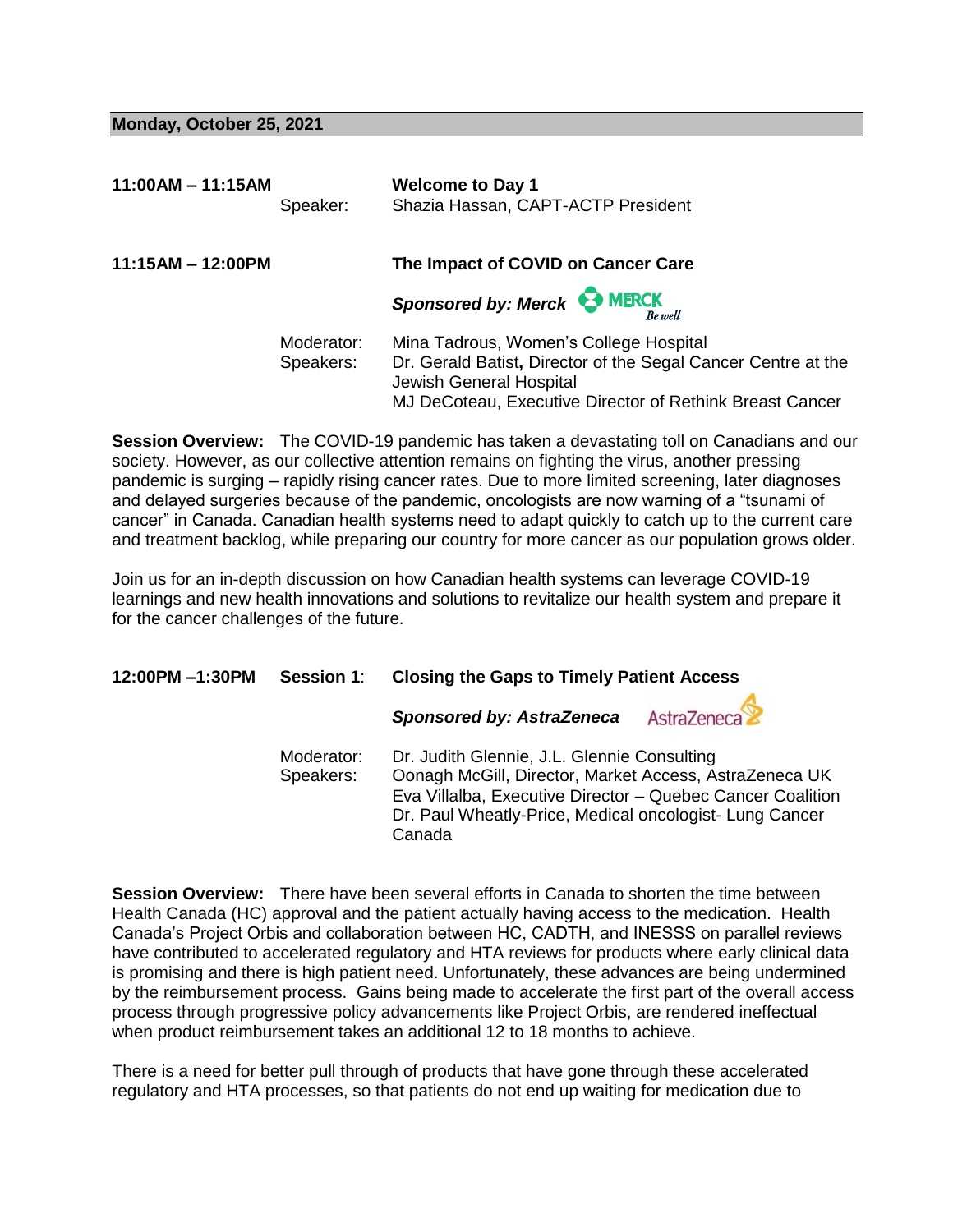barriers in other parts of the patient access system. It is critical to optimize reimbursement process timelines for important new medications by resolving issues that create barriers with the current system. COVID has shown us that the Canadian health system can pivot and adapt during times of crisis. The *status quo* in patient access to medications should be considered a crisis and addressed accordingly. There must be a willingness to bring creativity and change (i.e., conditional funding mechanisms) to what has become a stagnant process.

The panel will review and discuss options for accelerating access to medicines with high unmet need based on various proposals for a conditional funding mechanism. Diverse perspectives and critiques on the options tabled will serve as the focus of the session.

# **1:30PM – 1:40PM Break**

| $1:40PM - 3:10PM$ | <b>Session 2:</b> | Navigating uncertainty: real-world experience with CAR-T<br>in an international context     |
|-------------------|-------------------|---------------------------------------------------------------------------------------------|
|                   |                   | GILEAD<br><b>Sponsored by: Gilead</b><br><b>Advancing Therapeutics.</b><br>Improving Lives. |
|                   | Moderator:        | <u>Iaclyn Raca, Ontario Haalth</u>                                                          |

Moderator: Jaclyn Beca, Ontario Health Speakers: Dr. Christian Chabannon, EBMT registry Dr. Marcelo Pasquini, CIBMTR registry Imi Faghmous , Kite methodologist

**Session Overview: T**his session will identify and describe the challenges associated with evidence generation and value assessment for highly innovative novel therapies using the example of CAR-T. During this session, we will showcase international examples of RWE collection and utilization for CAR-T. The session will also highlight important lessons learned as *we work toward Canadian implementation.*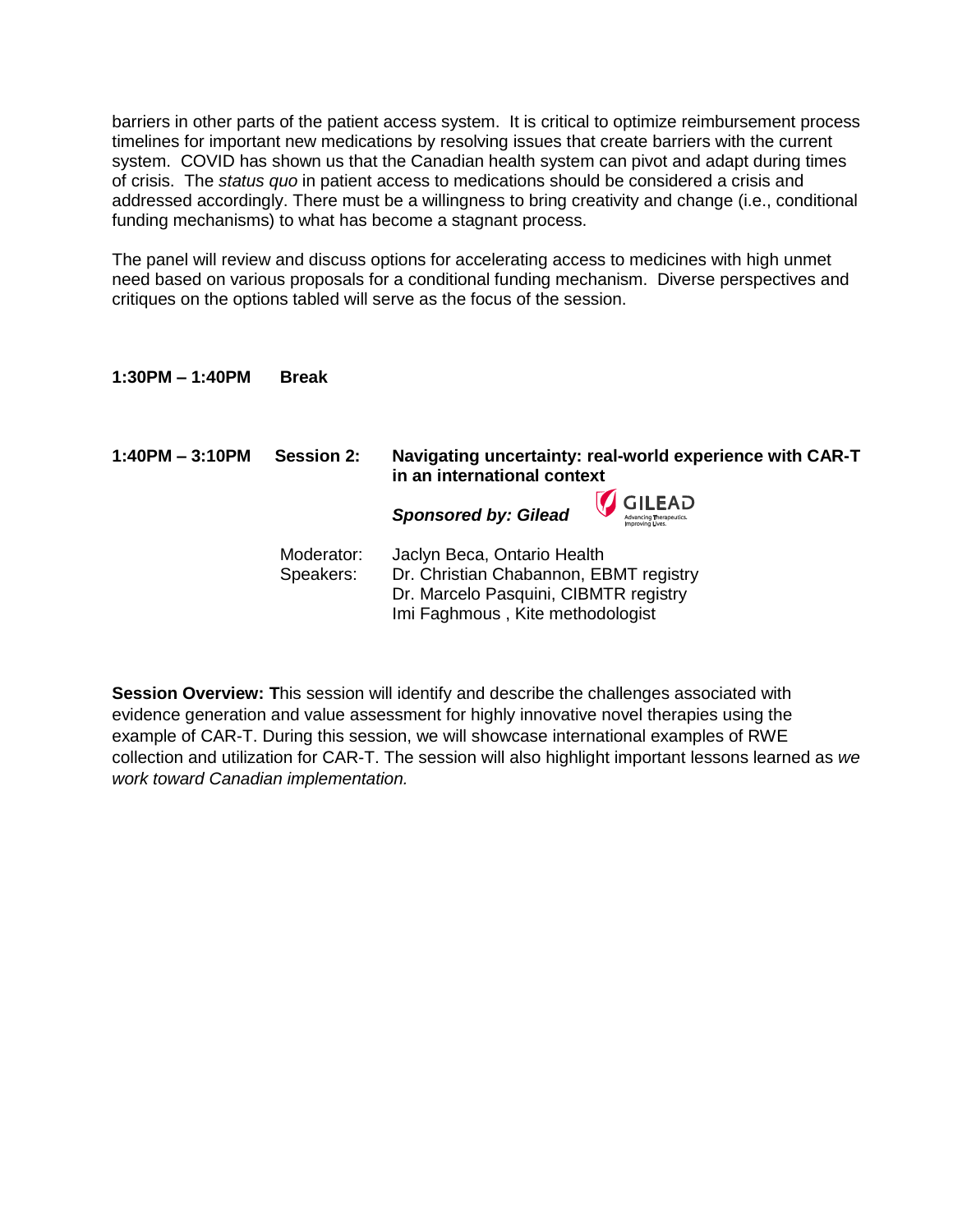#### **3:15PM - 4:00PM Oral Presentation Part 1**

#### *Sponsored by: Amgen, J.L. Glennie Consulting, PDCI*

J.L. Glennie Consulting Inc.  $\begin{array}{c}\n\bullet \\
\bullet \\
\bullet \\
\bullet\n\end{array}$ 





#### **Breakout Room 1: Show me the \$\$\$**

Moderator: Shazia Hassan

Medication use and healthcare costs among adults with migraine: a population-based study in Alberta, Canada *Presenter: Lawrence Richer*

Uncovering the hidden costs of Take Home Cancer Drugs (THCDs) *Presenter: Dylan Lamb-Palmer*

Depression-related healthcare costs associated with treatment patterns among patients with mild-to-severe psoriasis: A retrospective cohort study in Quebec, Canada *Presenter: Raymond Milan*

### **Breakout Room 2: Drug Utilization**

Moderator: Adam Haynes

Patterns of antipsychotic dispensation to residents of long-term care facilities in Nova Scotia, Canada including after a fall-related hospitalization *Presenter: Shanna Trenaman*

Chronic and high dose opioid prescribing patterns for non-cancer patients in primary care practices in Nova Scotia, Canada from 2011-2018 *Presenter: Heather Neville* 

Effect of two different types of exercise volumes on exercise capacity, physical activity and quality of life in subjects undergoing percutaneous coronary intervention *Presenter: Adriana Angarita-Fonseca*

**4:00PM – 4:15PM Day 1 Summary** Speaker: Shazia Hassan, CAPT-ACTP President

#### **Presentation of the Kris Schindel Award**

Remarks from recipient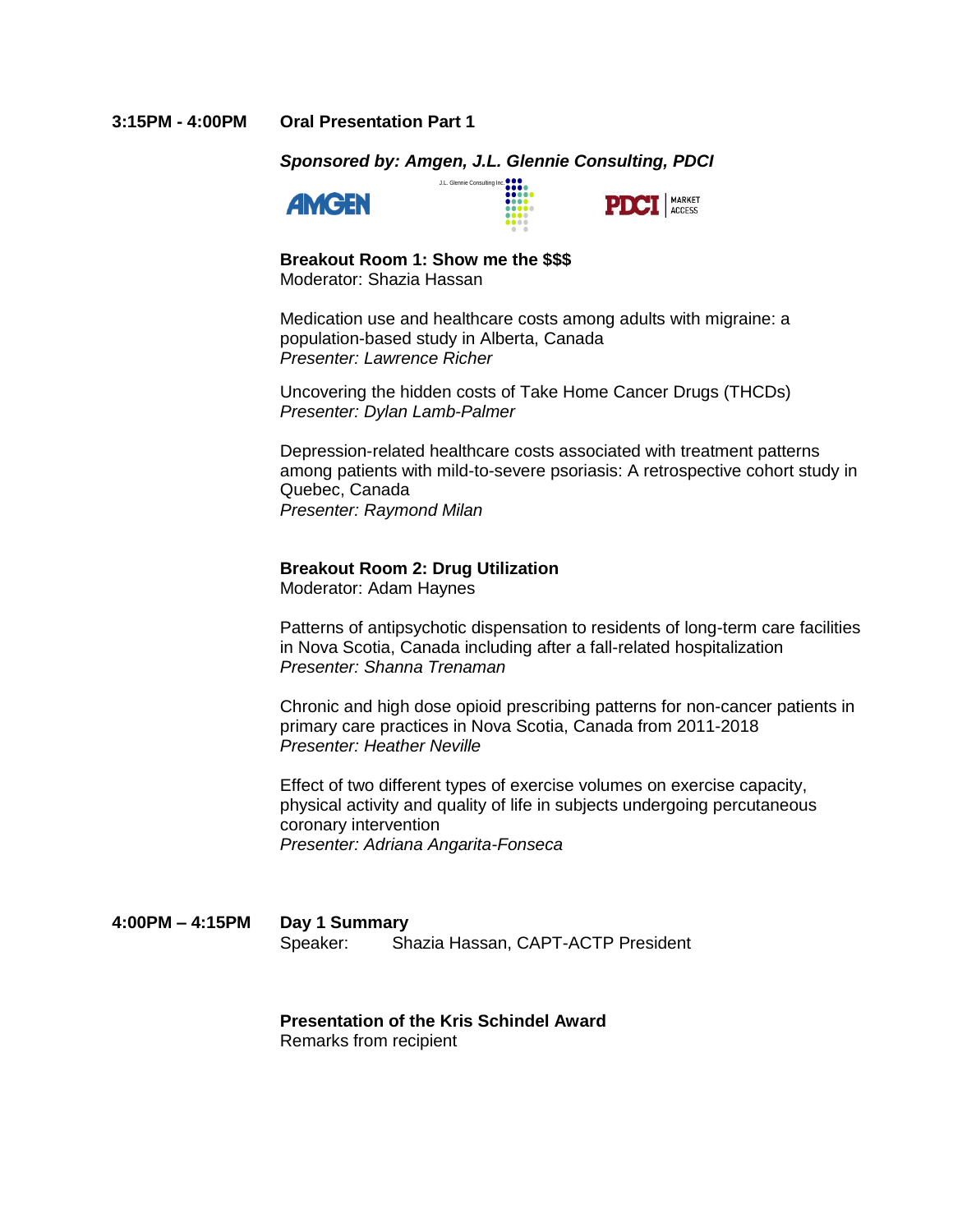#### **Tuesday, October 26, 2021**

**11:00AM – 11:15AM Welcome to Day 2** Speaker: Shazia Hassan, CAPT-ACTP President

**11:15AM – 12:00PM Keynote Address- Vaccine selection: Decision Making in Real-Time During a Pandemic**

*Sponsored by:*

Moderator: Mina Tadrous, Women's College Hospital Speaker: Dr. Lorne.Tyrrell, Director of the Li Ka Shing Institute of Virology, University of Alberta

D. Lorne Tyrrell OC, AOE, MD, PhD, FRCPC, FRSC, FCAHS is a Distinguished University Professor at the University of Alberta. He is the Founding Director of the Li Ka Shing Institute of Virology and has focused his research on viral hepatitis since 1986. His work on the development of antiviral therapy was supported by CIHR and Glaxo Canada. It resulted in the licensing of the first oral antiviral agent to treat chronic hepatitis B infection – lamivudine – in 1998. Today, lamivudine is licensed in over 200 countries worldwide for the treatment of HBV. He has also been involved in the establishment of a biotech company―KMT Hepatech Inc. based on the first nonprimate animal model for HCV. This model supports the replication of HAV, HBV, HCV and malaria.

Dr. Tyrrell was the Dean of the Faculty of Medicine and Dentistry from 1994-2004. Since leaving the Deanship in 2004, Dr. Tyrrell has taken on a number of important board positions in healthcare in Alberta and Canada. These include the Chair of the Board of the Institute of Health Economics (2004-2018), Chair of the Gairdner Foundation Board (2009-2019), and member of the Research Advisory Council for the Canadian Institute for Advanced Research (2004-2019). He was appointed to the Science Advisory Board to Health Canada and was Chair of the Board of the Health Quality Council (2004-2012).

Since the COVID-19 pandemic, he has worked on antivirals and vaccines for SARS-CoV-2. He is a member of the COVID-19 Vaccine Task Force that advises the Federal Government on the selection of COVID-19 vaccines based on efficacy, safety, and timely availability for Canada.

For his studies on viral hepatitis, Dr. Tyrrell has received numerous prestigious awards including the Gold Medal of the Canadian Liver Foundation (2000), Officer of the Order of Canada (2002), Alberta Order of Excellence (2000) and Fellow of the Royal Society (2004). He was inducted into the Canadian Medical Hall of Fame in April 2011 and was awarded the Killam Prize in Health Sciences in May 2015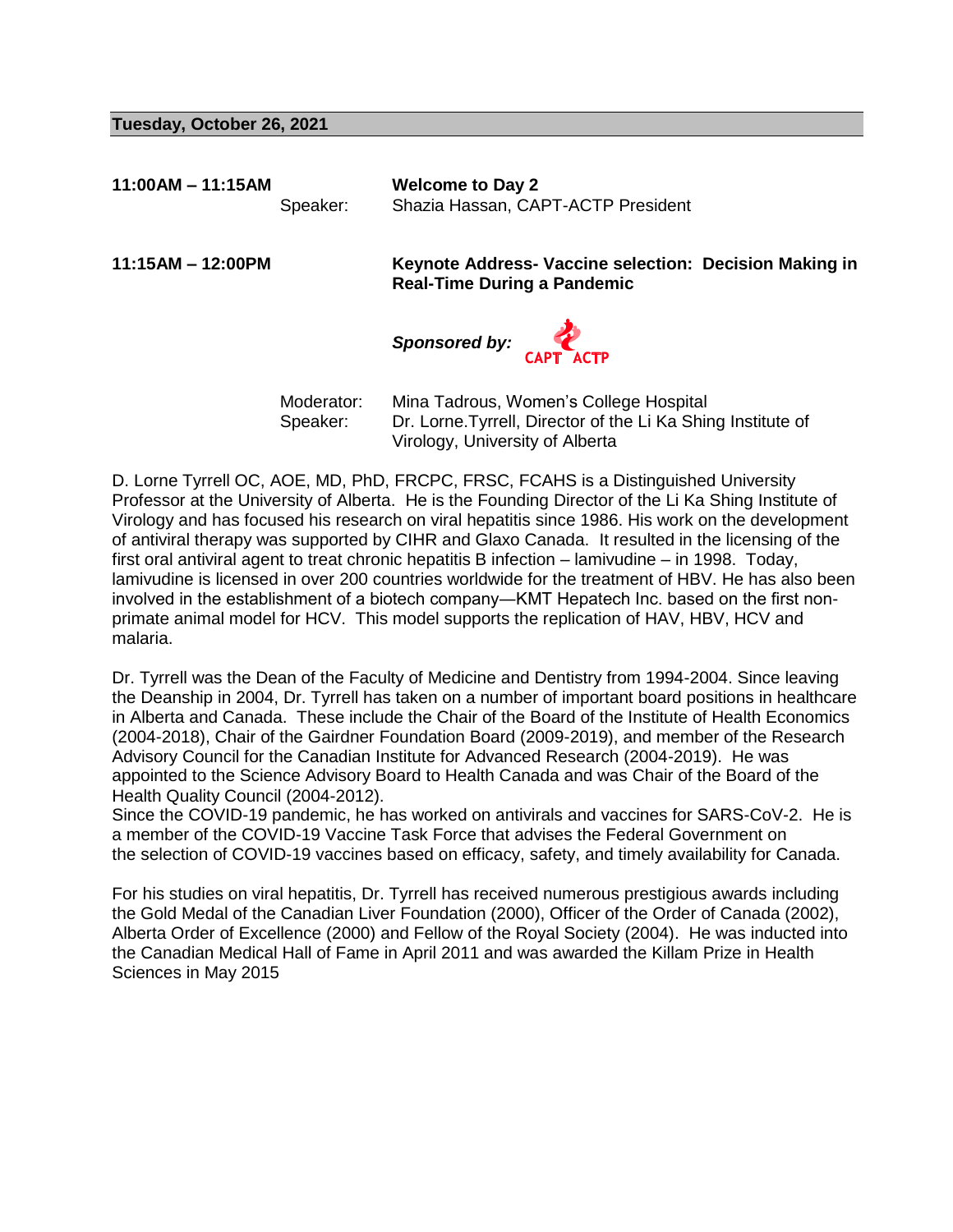**12:00PM – 1:30PM Session 3: The Next Big Thing: What Will Shape Healthcare for the next 30 Years** 



Moderator: Mina Tadrous, Women's College Hospital Speakers: Rhonda Wilson, Vice-President Ontario Health Laura Desveaux, Scientific Lead, Institute for Better Health & Learning Health System Program Lead, Trillium Health Partners Muhammad Mamdani, Vice President of Data Science and Advanced Analytics at Unity Health Toronto Tina Felfeli, University of Toronto, Department of Ophthalmology and Vision Sciences

**Session Overview: "**Change is constant"- this has never been truer than during the time of COVID. The pandemic has presented a unique opportunity to build on many changes that were brewing prior to the pandemics start but, in many ways, has accelerated many rapid shifts in the way healthcare is delivered in Canada. This panel brings together thought-leaders from various areas and backgrounds to tackle the question "What will be the next big thing?". They will review and discuss what may be the next major changes to the healthcare system; changes that will shift the way healthcare is delivered. We will cover important changes and advancements in healthcare delivery, developing learning healthcare systems, Artificial intelligence, and population health.

**1:30PM –01:45PM Break** 

**1:45PM – 3:15PM Session 4: Patient Support Programs (PSP) and Rare Disease: Utilization of RWE in Strategy** *Sponsored by: Innomar Strategies* 

> Moderator: Alison Drinkwater, Senior Director, Strategic Consulting, Innomar Strategies Speakers: Sandra Salama-Anderson, Senior Vice President, Commercialization and Strategy, Innomar Strategies Nedzad Pojskic, Vice- President, Pharmacy Benefits Management, Greensheild Canada Durhane Wong-Reiger, President & CEO, Canadian Organization for Rare Diseases (CORD)

**Session Overview**: The session will explore how to leverage patient support programs (PSP) throughout the product life cycle and identify the challenges and opportunities associated with utilizing the PSP for RWE to enable decision-making and market access/commercialization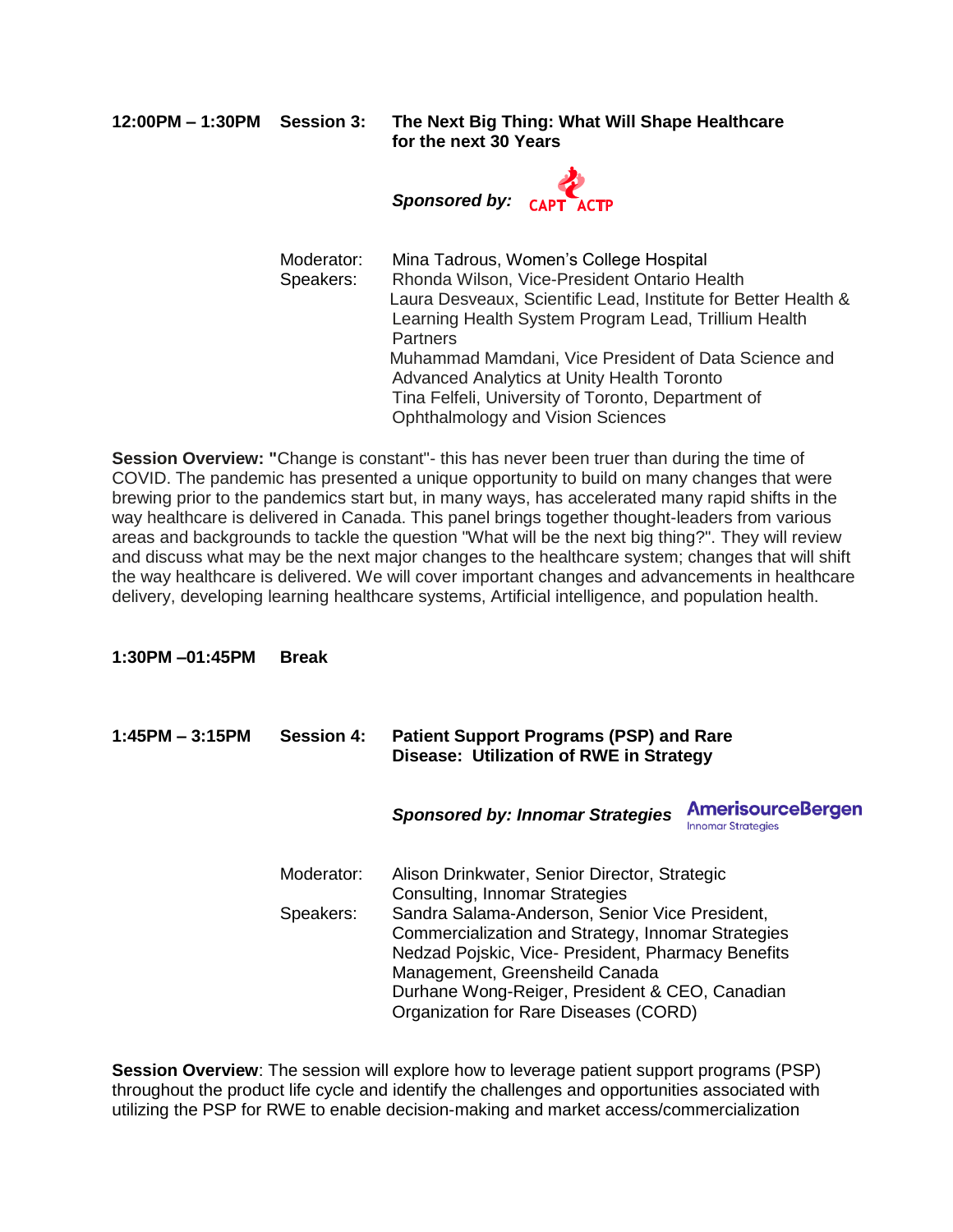strategies of rare disease therapies. This will be presented from the unique perspectives of the panelists embodying the patient voice, manufacturer, private payer and leader in PSPs, who will share key initiatives in Canada to address challenges in rare diseases.

**3:15PM – 3:30PM Break**

**3:30PM – 4:15PM Oral Presentations Part 2** 







**Breakout Room 1: Topics in COVID-19** Moderator: Jon Feairs

Exploring associations between polypharmacy and COVID-19-related hospitalizations and deaths: a population-based study among communitydwelling older adults in Quebec *Presenter: Caroline Sirois*

Prescribing patterns among in-person vs virtual primary care visits pre- and post-COVID-19 in Ontario, Canada *Presenter: Sergey Muratov*

Utilization of COVID-19 related funding modifications for systemic cancer therapies in Ontario, Canada *Presenter: Jaclyn Beca*

**Breakout Room 2: Pharmacoepidemiology** Moderator: Shoghag Khoudigian

Hydrochlorothiazide use and risk of non-melanoma skin cancer (NMSC) *Presenter: Cristiano Moura*

Marginal structural models with latent class growth modeling of time-varying treatment *Presenter: Awa Diop* 

The risk of urinary tract infections associated with the use of sodium-glucose cotransporter-2 inhibitors: A cohort study using real world data. *Presenter: Wajd Alkabbani*

**4:15PM – 4:30PM Day 2 Summary – awards presentations** Speaker: Shazia Hassan, CAPT-ACTP President 2021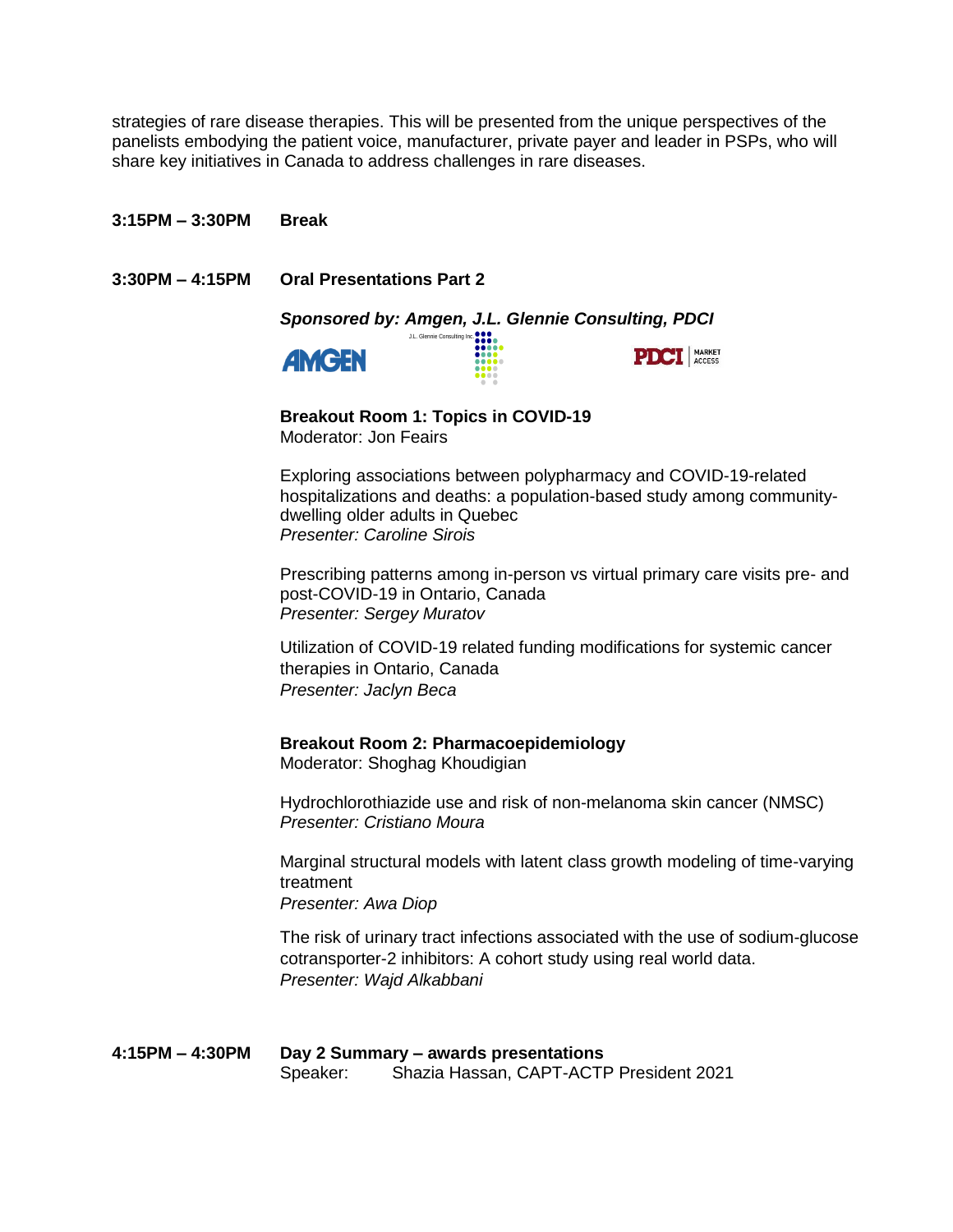**Wednesday, October 27, 2021**

| $11:00AM - 11:15AM$          |            | <b>Welcome to Day 3</b>                                                                                                |
|------------------------------|------------|------------------------------------------------------------------------------------------------------------------------|
|                              | Speaker:   | Shazia Hassan, CAPT-ACTP President                                                                                     |
| 11:15AM - 12:45PM Session 5: |            | New Methods in Lifecycle HTA to Manage Uncertainty                                                                     |
|                              |            | <b>INSTITUTE OF</b><br>Sponsored by: IHE <b>THE</b><br><b>HEALTH ECONOMICS</b><br>LBERTA CANADA                        |
|                              | Moderator: | Dr. Chris McCabe, Executive Director and CEO, Institute of<br><b>Health Economics</b>                                  |
|                              | Speakers:  | Dr. Jeff Round, Director, Health Economics, Institute of<br><b>Health Economics</b>                                    |
|                              |            | Professor Carole Longson, Senior Adviser and Consultant in<br>Life Science Policy, HTA and Market Access               |
|                              |            | Dr. Bettina Ryll, Founder, Melanoma Patient Network Europe;<br>EU Cancer Mission Board; Former chair, European society |
|                              |            | for Medical Oncology Patient Working Group                                                                             |
|                              |            | Dr. Stuart Peacock, Professor and Leslie Diamond Chair in                                                              |
|                              |            | Cancer Survivorship, SFU; Head, Cancer Control Research,<br>BC Cancer; Co-Director, Canadian Centre for Applied        |
|                              |            | Research in Cancer Control (ARCC)                                                                                      |

**Session Overview:** This session will identify the challenges associated with decision-making and contracting for reimbursement of therapeutics with high cost, high uncertainty. It will share key initiatives in Canada and at IHE to address the identified challenges and describe methods for lifecycle HTA that support the use of RWE-informed approaches to reimbursement.

**12:45PM –1:00PM Break** 

**1:00PM – 2:30PM Session 6: Whose perspective, modeling in a time of crisis: What has the pandemic taught us?**

> **Biogen** *Sponsored by: Biogen* Moderator: Farah Jivraj, Biogen Canada, Head of Market Access and Stakeholder Relations. Speakers: Fred Horne, Former Alberta Minister of Health and Health Policy consultant George Andrews, CEO of Alzheimer Society of Alberta Dr. Adriana Shnall, PhD Program Director, Baycrest @Home **Session** Dr. Jenny Ingram, Community Geriatrician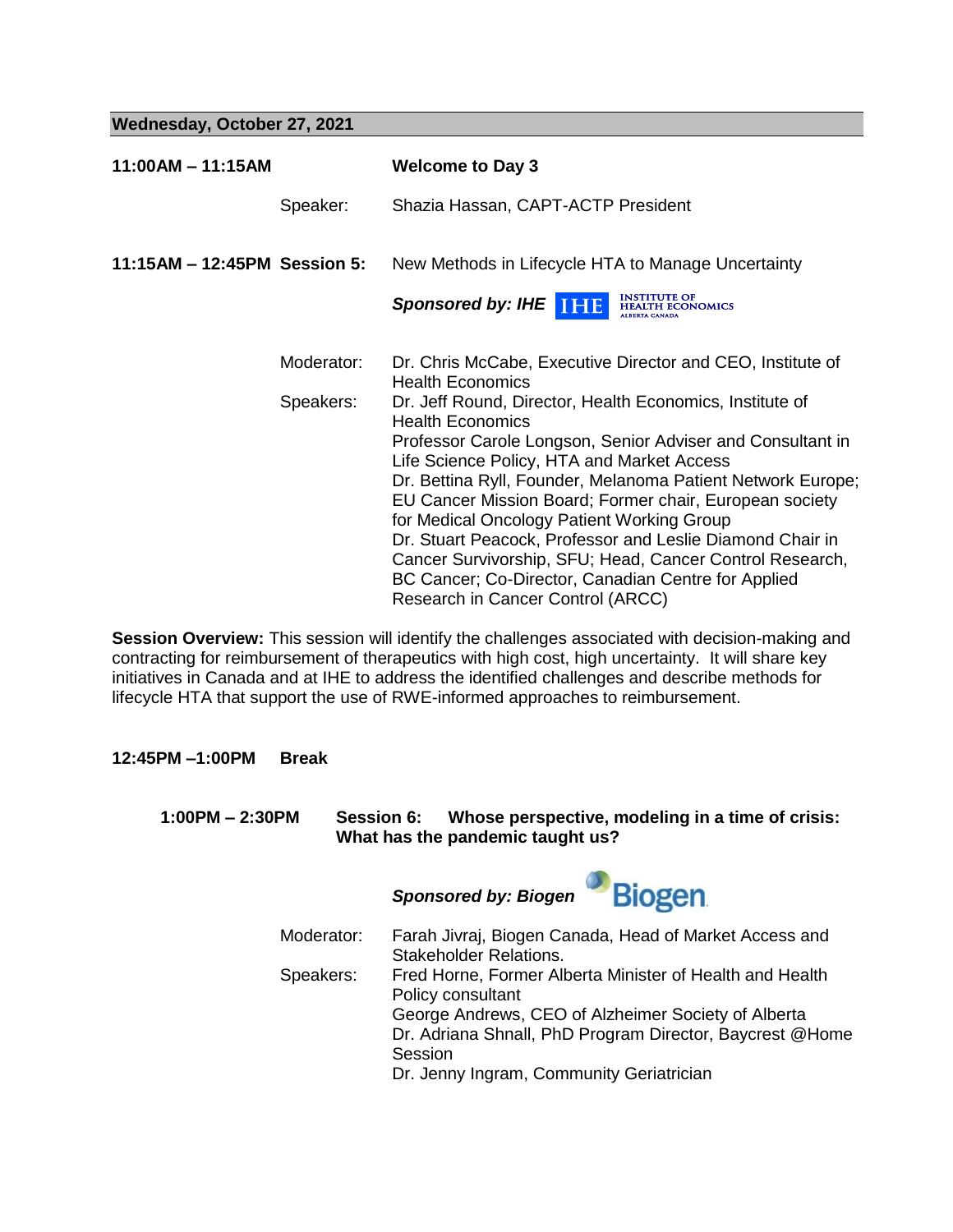**Session Overview:** This session will identify the challenges associated with quantifying the impact of the pandemic (healthcare vs societal perspective) from a Health Economic perspective. Share key learnings of societal impact of the pandemic vs taking a narrow perspective of the payer. What would we have missed and how do we credibly quantify this? Lessons learnt for disease areas that have high social impact e.g. Alzheimer's/ Hepatitis C? Lessons learnt from other HTA bodies on the implications of the societal vs MOH perspective e.g. NICE, UK

# **2:30PM – 3:00PM Closing Remarks**

# **Poster and Oral Presentation Awards**

Speaker: Mina Tadrous, CAPT-ACTP incoming President

**Abstract Booklet and Posters** can be found at<https://www.capt-actp.ca/conference/>

For any inquiries, please contact Ms. Peggy Kee [\(peggy.kee@sunnybrook.ca\)](mailto:peggy.kee@sunnybrook.ca), or visit the CAPT-ACTP website at: [\(www.capt-actp.ca\)](http://www.capt-actp.ca/).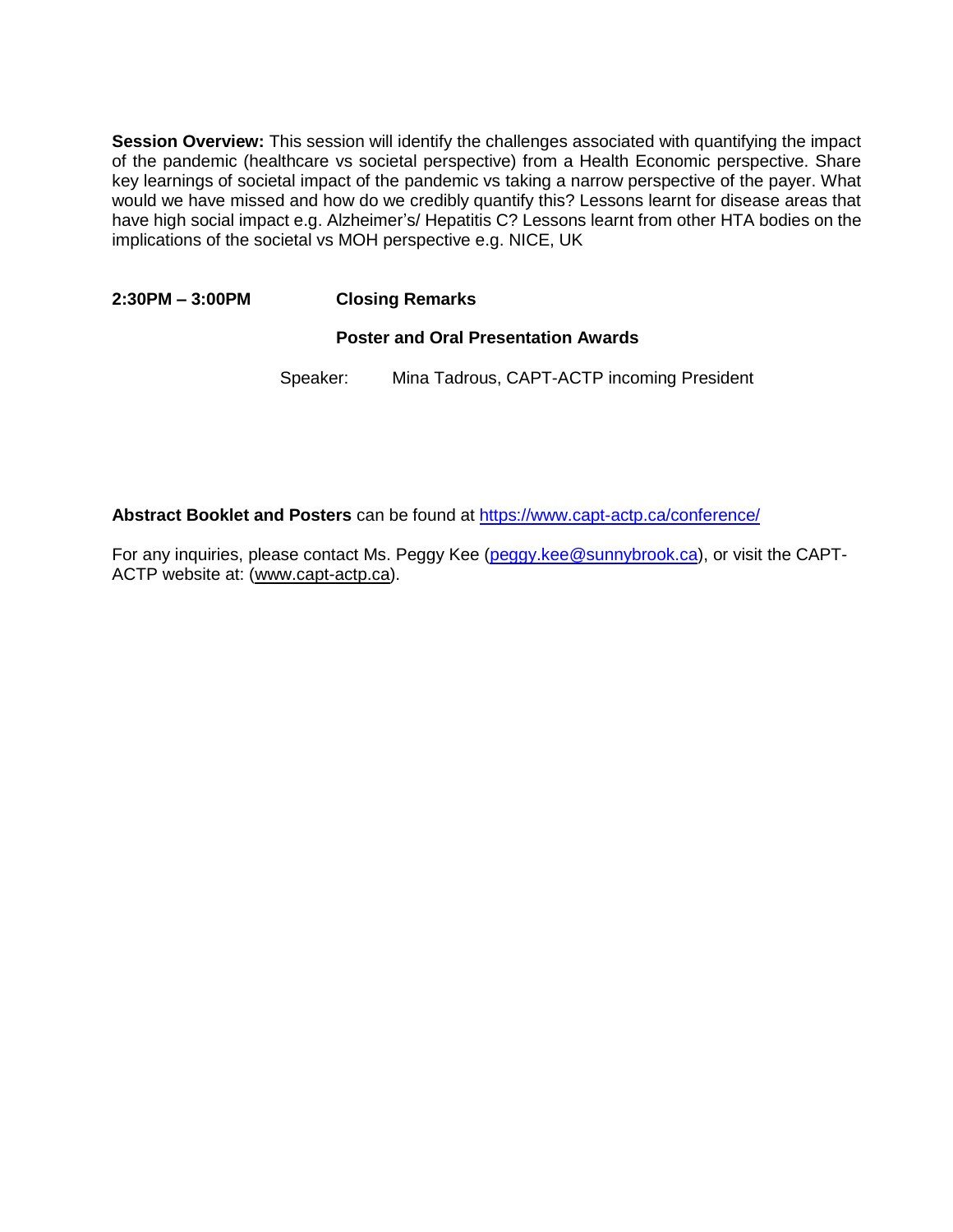# **2021 Conference Partners**

# **LEVEL 1**

AstraZeneca Canada Inc. Biogen Gilead Sciences Canada Inc. IHE Institute of Health Economics Innomar Stategies Inc.

> **LEVEL 2** Merck Canada

# **LEVEL 3**

Amgen Canada Inc J.L. Glennie Consulting Inc. **PDCI** 

# **LEVEL 4**

Astellas Beigene HOPE Research Centre Leo Pharma